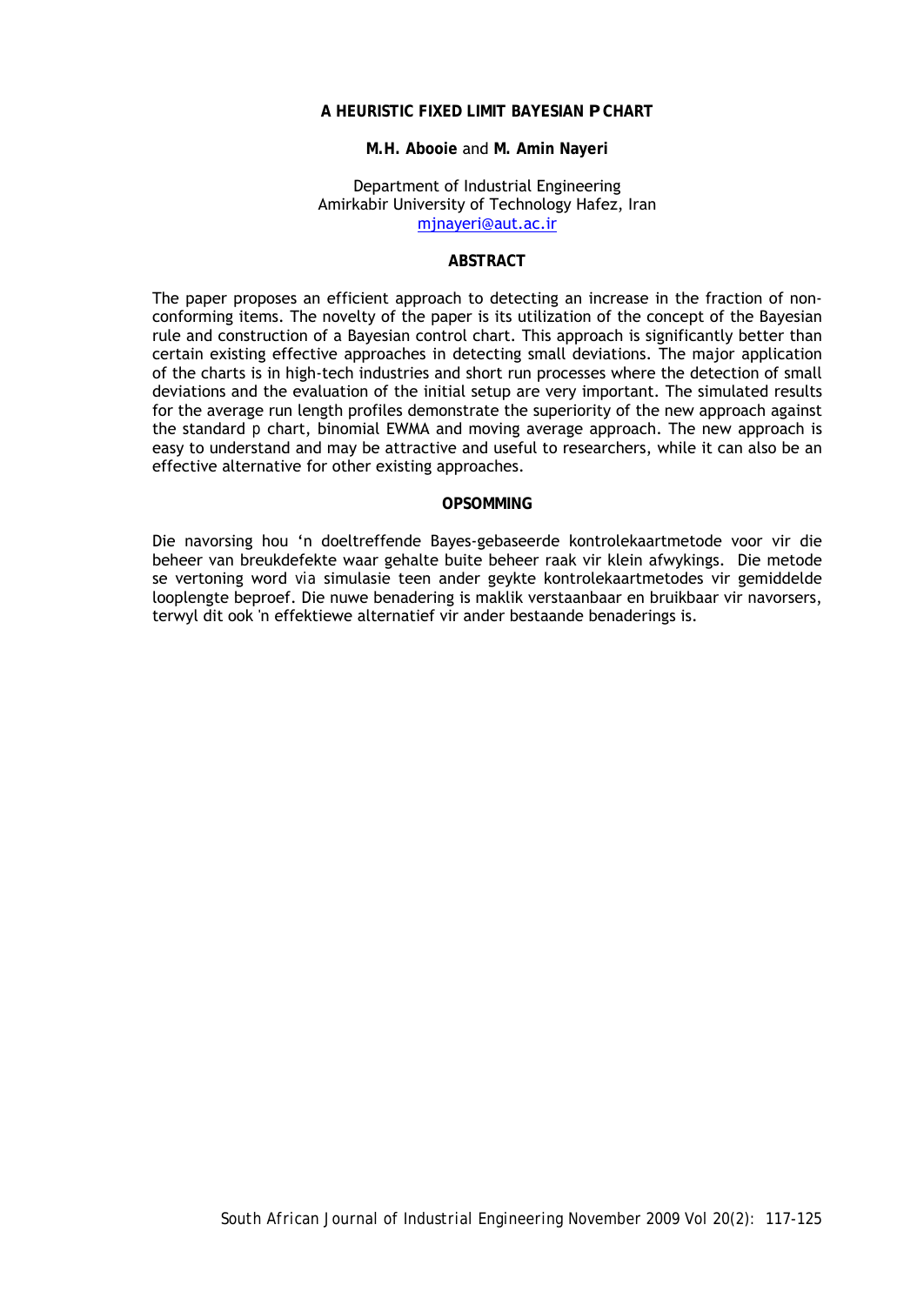## **1. INTRODUCTION**

The main purpose of statistical process control is to improve quality and productivity. One of the instruments of the quality tool set is the control chart. Control charts are efficient instruments for checking changes or variations in the processes. The proposed tool is intended to better detect the variations in the average when it is necessary to control a sensitive process [1].

The effectiveness of a control chart is usually measured by ARL (Average Run Length), which is the average number of inspected samples required to signal an out of control condition after it has occurred. When a process is out of control, the users wish the control chart to signal promptly, i.e. to have a small out-of-control average run length (ARL1). Conversely, when the process is in control, the users wish the chart to produce fewer false alarms, i.e. to have a large in-control average run length  $(ARL<sub>0</sub>)$  [2].

The traditional attribute control charts, or the Shewhart *p* charts, have been widely used in industries to control the fraction non-conforming of the process. A non-conforming unit is a product or service that fails to meet at least one specified requirement. The proportion *p* is defined as the ratio of the non-conforming units in a process to the total number of units produced in that process. Although the Shewhart *p* charts have the advantage of simplicity, one of the disadvantages of using these charts is that they only use the information about the process at the last plotted point and ignore information given by the sequence of all points. This feature makes Shewhart control charts relatively insensitive to small changes in the process; in the order of 1.5 of standard deviation or less [1]. The main purpose of this research is to solve this problem by developing an effective Bayesian *p* chart.

### **2. LITERATURE REVIEW**

Control charting methods based on attribute data were first proposed by Shewhart [3]. As mentioned before, one of the major weaknesses of Shewhart *p* charts is ignorance of information given by the sequence of all points. To solve this problem, Shewhart control charts are efficiently complemented by CUSUM (Cumulative Sum) and EWMA (Exponentially Weighted Moving Average) control charts when there is interest in detecting small changes in the process. These methods are considered highly efficient in detecting special causes of the variation, which lead to the non-conformity of the production [1].

The CUSUM control chart is more effective than the Shewhart *p* chart in detecting small and moderate *p* shifts, but the *p* chart is still considered as the most widely used attribute control chart. The methods of the CUSUM charts are more difficult for the operators to use and understand. Besides, the use of CUSUM charts by practitioners for monitoring *p* has been limited by the difficulty in designing these charts to achieve specified properties [4].

The EWMA control chart was introduced by Roberts [5]. The performance of the EWMA control chart is approximately equivalent to that of the CUSUM control chart [6]. Hunter [7] stated that the differences between Shewhart, CUSUM, and EWMA control charts are related to the way each charting technique uses the data generated by the production process. He illustrated in its simplest form how the charts weigh the data: The Shewhart chart depends entirely on the last demarcated point, CUSUM chart assigns equal weight to the most ancient data as well as the most recent, while EWMA assigns greater weight to more updated information and lower weight for more remote information.

Montgomery [6] explained that although EWMA is presented as a statistical processmonitoring tool, it really has a much wider interpretation. From the viewpoint of statistical process control, the EWMA control chart is comparable to the CUSUM control chart in its capacity of monitoring a process and detecting the presence of assignable causes, which result in changes. However, EWMA produces forecasting of where the average will be in the next period of time and how it is easy to apply in industry. This makes EWMA a more powerful tool.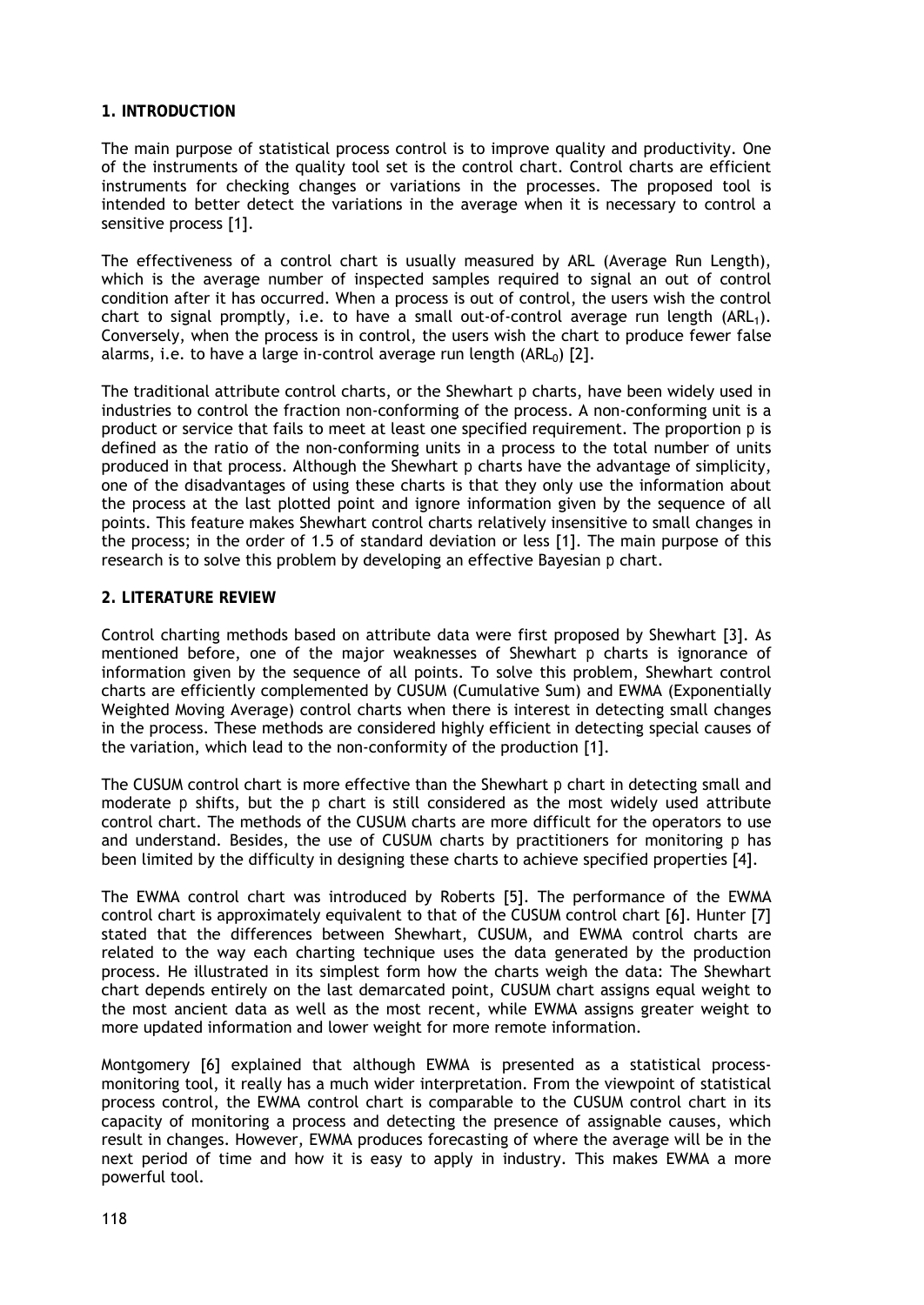Some authors, such as Crowder [8, 9], Lucas and Saccucci [10], presented the EWMA control chart as a good choice to detect changes in extension of the process average. There are many authors who have made good contributions to this kind of control chart. Gan [11] introduced three modified EWMA charts for Poisson data. Borror *et al.* [12] proposed a better procedure for using the EWMA chart for a Poisson count. Somerville *et al.* [13] developed a smoothing and filtering method using the EWMA and Poisson probabilities, which separates the two distributions in a particle count data stream into a base process and an outlier process followed by applying statistical monitoring schemes to each of them.

A Bernoulli EWMA was introduced by Somerville *et al.* [13] to monitor the outlier process. The EWMA control chart for the fraction of non-conforming can also be constructed as the binomial EWMA. The ARL performance of the binomial EWMA is superior to the standard *p* chart [14].

A moving average control chart is a memory control chart based on unweighted moving average. Khoo [14] presents a way to extend the moving average chart to the case of binomial data for the fraction non-conforming. He stated that due to its simplicity and superiority in detecting shifts, the moving average control chart for fraction nonconforming should be given high priority by quality control practitioners; and since it is more likely for a process to start in-control first, following a warm-up period before the process shifts to an out-of-control state (if a shift occurs), the binomial EWMA may perform poorly under such conditions.

One of the other approaches used to improve the control chart is by using the Bayesian rule. It is well known that the Bayesian approach leads to optimal adaptive process control rules, which take all the information into account about the state of the process, accumulated from the beginning of the production run [15]. On the other hand, the Bayesian approach directly incorporates all the information in the sequence of sample values by implementing the behavior of all of the sample value deviations from a value objective.

Calabrese [16] developed a Bayesian model for process control under standard cost and operating assumptions and in the consequent characterization of the optimal policy. Marcellus [17] defined a Bayesian analogue of the Shewhart  $\bar{x}$  -chart and his comparison studies identified types of production processes where the Bayesian chart has an improved expected performance than the cumulative sum chart.

In this research, a novel Bayesian control chart is developed for attribute characteristics (Bayesian *p* chart) in which an initial value for probabilities of in-control or out-of-control states of process is assumed and a Bayesian approach is employed to determine the out-ofcontrol state. Also, for verification of the method, the proposed method is compared to the binomial EWMA, moving average and Shewhart *p* control charts.

Furthermore, as explained later, the proposed method effectively improves the performance of the attribute control chart by using all past data. Through Bayesian inference, the performance of control charts improves. This method is also superior to other mentioned methods.

### **3. DESCRIPTION OF OUR METHODOLOGY**

In this section, the methodology to improve the performance of attribute control charts is described. To simplify, it is assumed that the sample size *n* is constant. At iteration *k* of the data gathering process,  $o_k = (x_1, x_2, \dots, x_k)$  is defined as an observation vector where  $x_i$  is the number of defective products in the iteration  $i(i=1,2,...,k)$ . After observing the number of defects at iteration *k* named  $x_k$ , the belief of being in an out-of-control state  $B(x_k, O_{k-1})$ is defined as follows: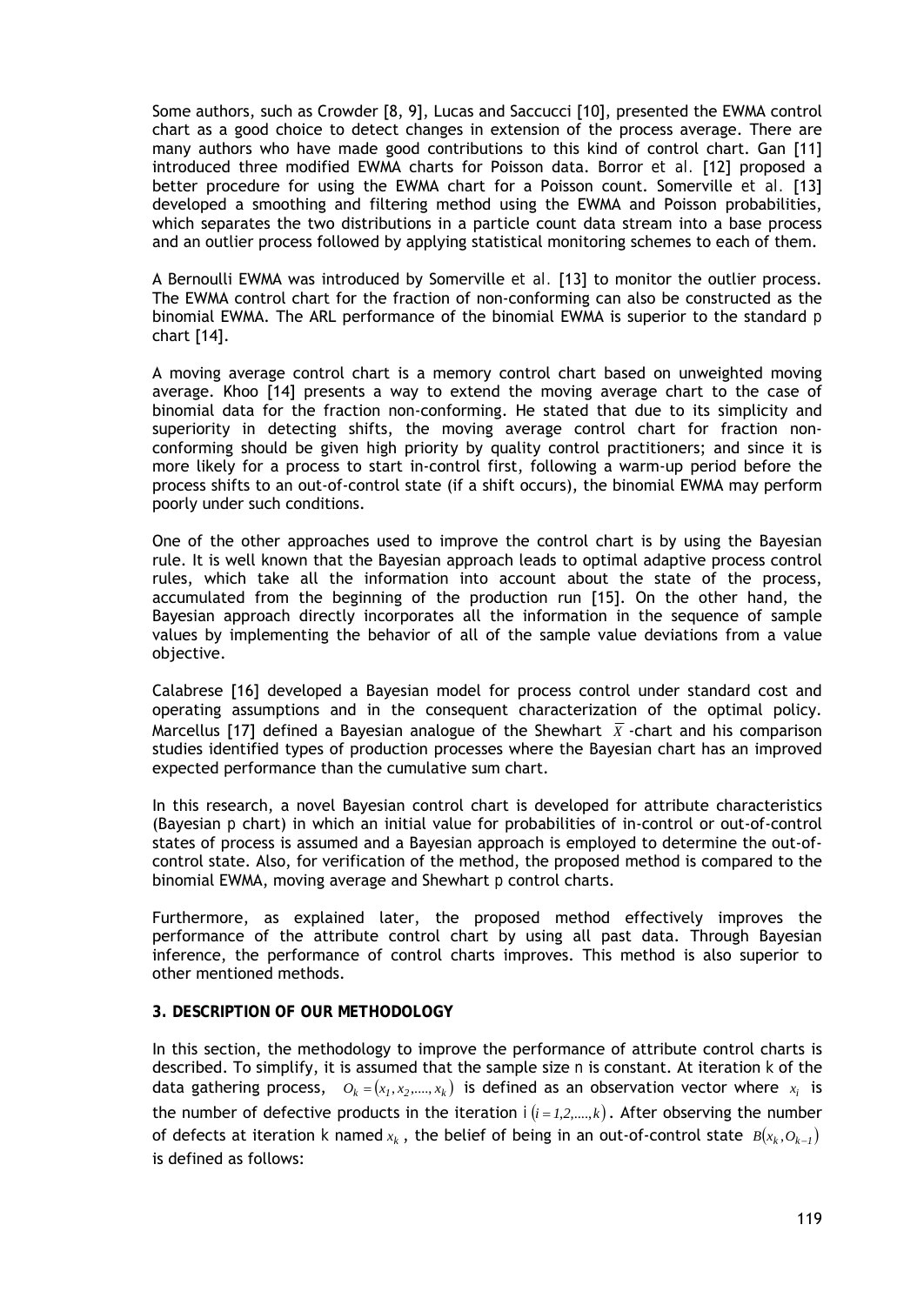$$
B(x_k, O_{k-1}) = \Pr \{Out - of - control | x_k, O_{k-1}\}\
$$
\n(1)

At this iteration, to improve the belief of being in an out-of-control state based on the observation vector  $O_{k-1}$  and the new observation  $x_k$  is performed. If we define  $B(O_{k-1}) = B(x_{k-1}, O_{k-2})$  as the prior belief of an out-of-control state, in order to update the posterior belief or  $B(x_k, O_{k-1})$ , since it is assumed that each iteration has been observed independently:

$$
\Pr\left\{x_k\big|Out - of -control, O_{k-1}\right\} = \Pr\left\{x_k\big|Out - of -control\right\}
$$
\n(2)

The initial value for  $B(O_k)$  is  $B(O_0)$ . Determination of  $B(O_0)$  depends on the initial evaluation of the process.  $B(O<sub>0</sub>)$ =0.5 means that the probabilities of being in- or out-ofcontrol state of the process are the same (equal to 0.5).  $B(O_0)$  is given as  $B(0)$ .

With this feature, by using Bayesian rule, the posterior belief is:

$$
B(x_k, O_{k-1}) = Pr\{Out - of - control|x_k, O_{k-1}\}\
$$
  
= 
$$
\frac{Pr\{Out - of - control, x_k|O_{k-1}\}}{Pr\{x_k|O_{k-1}\}}
$$
  
= 
$$
\frac{Pr\{Out - of - control|O_{k-1}\}Pr\{x_k|Out - of - control,O_{k-1}\}}{Pr\{x_k|O_{k-1}\}}
$$
(3)

Consequently equation (3) becomes:

$$
B(x_k, O_{k-1}) = \Pr\left[Out - of - control|O_{k-1}\right] Pr\left\{x_k|Out - of - control\right\}
$$
  
Pr\left[Out - of - control|O\_{k-1}\right] Pr\left\{x\_k|Out - of - control\right\} + Pr\left\{In - control|O\_{k-1}\right\} Pr\left\{x\_k|In - control|O\_{k-1}\right\} + Pr\left\{X\_k|In - control|O\_{k-1}\right\} + Pr\left\{X\_k|In - control|O\_{k-1}\right\} + Pr\left\{X\_k|In - control|O\_{k-1}\right\} + Pr\left\{X\_k|In - control|O\_{k-1}\right\} + Pr\left\{X\_k|In - control|O\_{k-1}\right\} + Pr\left\{X\_k|In - control|O\_{k-1}\right\} + Pr\left\{X\_k|In - control|O\_{k-1}\right\} + Pr\left\{X\_k|In - control|O\_{k-1}\right\} + Pr\left\{X\_k|In - control|O\_{k-1}\right\} + Pr\left\{X\_k|In - control|O\_{k-1}\right\} + Pr\left\{X\_k|In - control|O\_{k-1}\right\} + Pr\left\{X\_k|In - control|O\_{k-1}\right\} + Pr\left\{X\_k|In - control|O\_{k-1}\right\} + Pr\left\{X\_k|In - control|O\_{k-1}\right\} + Pr\left\{X\_k|In - control|O\_{k-1}\right\} + Pr\left\{X\_k|In - control|O\_{k-1}\right\} + Pr\left\{X\_k|In - control|O\_{k-1}\right\} + Pr\left\{X\_k|In - control|O\_{k-1}\right\} + Pr\left\{X\_k|In - control|O\_{k-1}\right\} + Pr\left\{X\_k|In - control|O\_{k-1}\right\} + Pr\left\{X\_k|In - control|O\_{k-1}\right\} + Pr\left\{X\_k|In - control|O\_{k-1}\right\} + Pr\left\{X\_k|In - control|O\_{k-1}\right\} + Pr\left\{X\_k|In - control|O\_{k-1}\right\} + Pr\left\{X\_k|In - control|O\_{k-1}\right\} + Pr\left\{X\_k|In - control|O\_{k-1}\right\} + Pr\left\{X\_k|In - control|O\_{k-1}\right\} + Pr\left\{X\_k|In - control|O\_{k-1}\right\} + Pr\left\{X\_k|In - control|O\_{k-

$$
= \frac{B(O_{k-1})\Pr\{x_k|Out-of-control\}}{B(O_{k-1})\Pr\{x_k|Out-of-control\} + (1 - B(O_{k-1}))\Pr\{x_k|In-control\}}
$$
(4)

Assume that the quality characteristic of the process has a binomial distribution with parameter  $p=p_0$  and use equation (4) to evaluate the probabilities of being in out-of-control state or in-control state, as follows:

$$
\Pr\left\{x_k|out-of-control\right\} = \frac{\frac{x_k}{e^n}}{e^{P_0} + e^{n}}
$$
\n(5)

$$
\Pr\left\{x_k \left| in-control \right\} = \frac{e^{p_o}}{e^{p_o} + e^{\frac{x_i}{n}}}
$$
\n
$$
(6)
$$

Take into account that there are two basic reasons to use equations 5 and 6. Firstly, they are logical functions to use, and secondly, by utilization of these equations, one can define the desired recursive function.

 $p_0$  is the in-control quality level and  $p_1$  is the out-of-control quality level. Assume that if the fraction of non-conforming is more than  $p_l$ , then the process is out-of-control.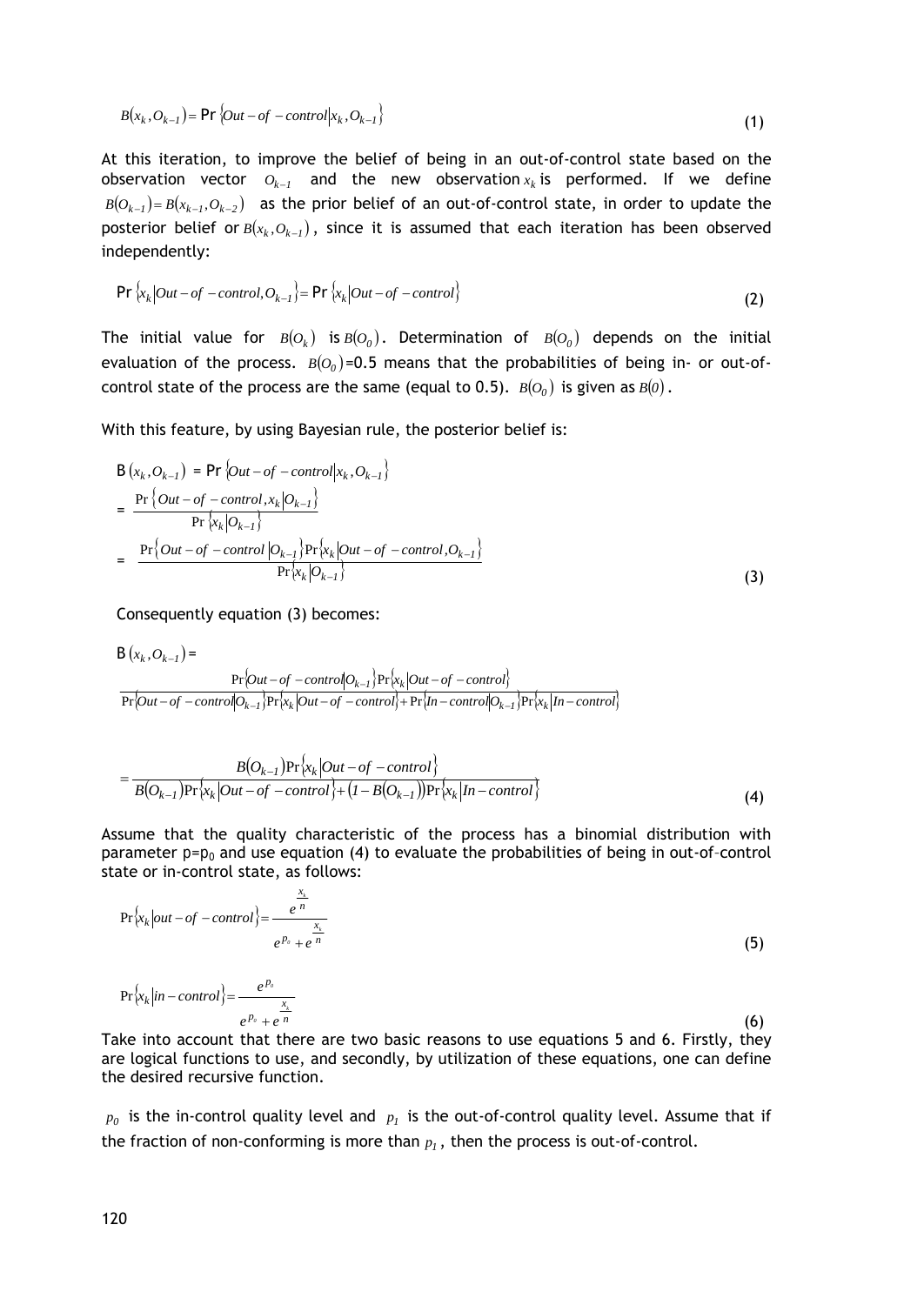Hence

$$
B(x_k, O_{k-1}) = \frac{B(O_{k-1})e^{\frac{x_k}{n}}}{B(O_{k-1})e^{\frac{x_k}{n}} + (1 - B(O_{k-1})e^{P_o})}
$$
\n(7)

To derive the required recursive functions, assume  $Z_k = \frac{B(x_k, O_{k-1})}{I - B(x_k, O_{k-1})}$  $=\frac{B(x_k, O_{k-1})}{1-B(x_k, O_k)}$ 

$$
z_k = e^{\frac{x_k}{n} - p_0} z_{k-1} = \dots = e^{\sum_{i=1}^k \left(\frac{x_i}{n} - p_0\right)} z_0 \Rightarrow Ln(z_k) = \sum_{i=1}^k \left(\frac{x_i}{n}\right) - kp_0 + Ln(z_0)
$$

To construct our control limits we suppose  $B(0)=0.5$  and then  $Ln(z<sub>0</sub>)=0$ . Since the sum of two binomial distributions is a binomial distribution

 $\sum_{i=1}^{k} x_i \approx Binomial(nk, p_0)$ 

and now, defining UCL and LCL for  $Ln(z_k)$  according to its distribution:

$$
n(Ln(z_k) + kp_0) \approx Binomial(kn, p_0) \Rightarrow \begin{cases} UCL = knp_0 + c\sqrt{knp_0(1 - p_0)} \\ LCL = knp_0 - c\sqrt{knp_0(1 - p_0)} \end{cases}
$$

$$
\Rightarrow \frac{knp_0 - c\sqrt{knp_0(1 - p_0)}}{n} \le Ln(z_k) + kp_0 \le \frac{knp_0 + c\sqrt{knp_0(1 - p_0)}}{n}
$$

$$
\Rightarrow kp_0 - c\sqrt{\frac{kp_0(1 - p_0)}{n}} - kp_0 \le Ln(z_k) \le kp_0 + c\sqrt{\frac{kp_0(1 - p_0)}{n}} - kp_0 \tag{8}
$$

It may be shown that:

$$
-c\sqrt{\frac{kp_0(1-p_0)}{n}} \le Ln(\frac{B(x_k, O_{k-1})}{1 - B(x_k, O_{k-1})} \le c\sqrt{\frac{kp_0(1-p_0)}{n}}
$$
  
\n
$$
\Rightarrow e^{-c\sqrt{\frac{kp_s(1-p_0)}{n}}} \le \frac{B(x_k, O_{k-1})}{1 - B(x_k, O_{k-1})} \le e^{-c\sqrt{\frac{kp_s(1-p_0)}{n}}}
$$
  
\n
$$
\Rightarrow \frac{1}{e^{\sqrt{\frac{kp_s(1-p_0)}{n}}} \le \frac{1}{B(x_k, O_{k-1})} - 1 \le \frac{1}{e^{-c\sqrt{\frac{kp_s(1-p_0)}{n}}}}
$$
  
\n
$$
\Rightarrow \frac{e^{-c\sqrt{\frac{kp_s(1-p_0)}{n}}}}{1 + e^{-c\sqrt{\frac{kp_s(1-p_0)}{n}}} \le B(x_k, O_{k-1}) \le \frac{e^{\sqrt{\frac{kp_s(1-p_0)}{n}}}}{1 + e^{\sqrt{\frac{kp_s(1-p_0)}{n}}}}
$$
  
\n(9)

As can be observed from equation (9), limits are divergent. The upper limit diverges to 1 and the lower limit diverges to 0 as the parameter *k* is increased. Thus is undesirable since divergent limits caused increasing of error type II. One effective approach to solve this problem is to define a constant number for *k* named *l*, and fix the limits by *k*=l. By using this approach one is able to reach proper the ARL<sub>1</sub> and ARL<sub>0</sub> with the definition of the appropriate value for  $c$ , *l* and  $B(0)$ .

In summary, the proposed method may be defined as: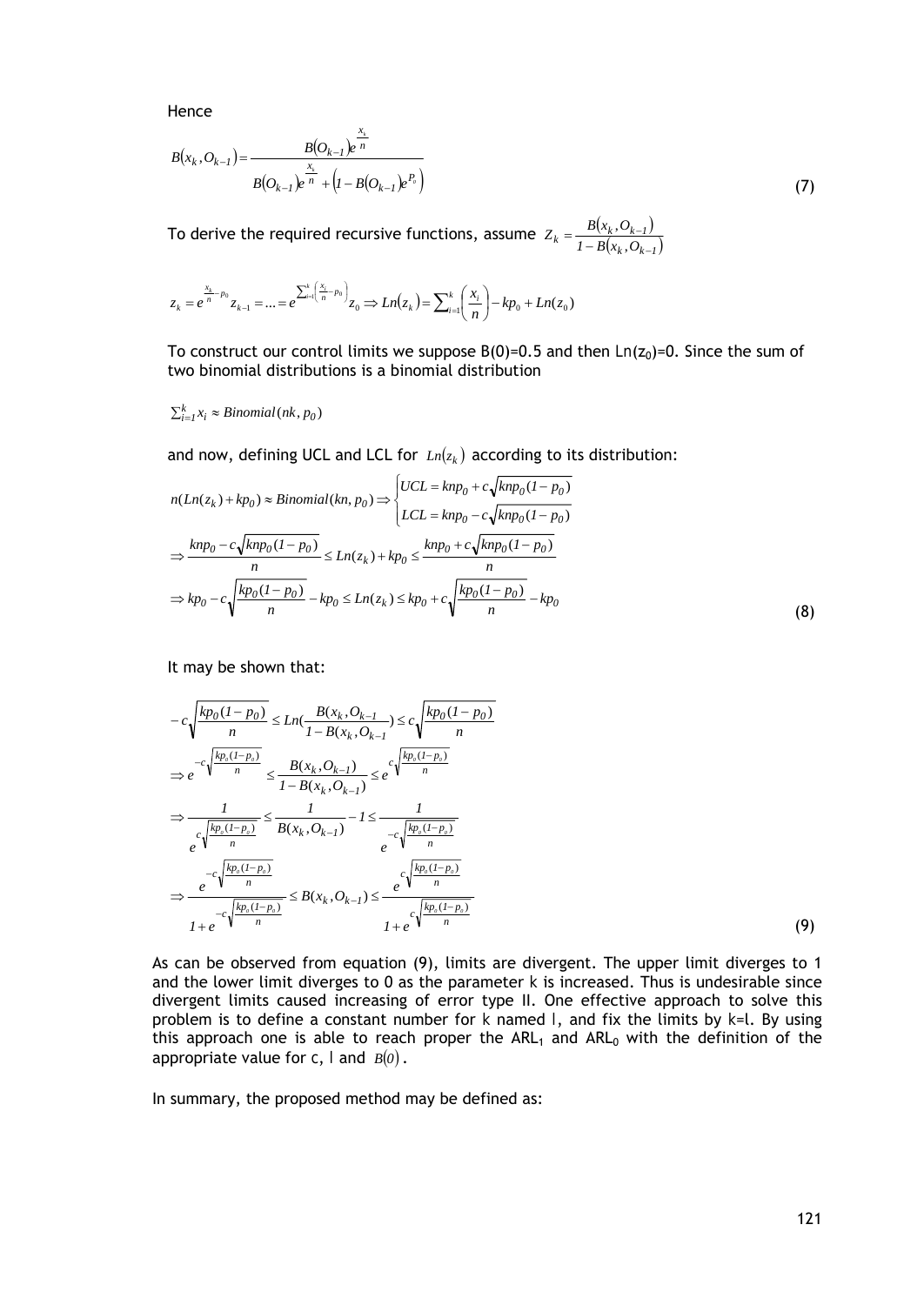If  $B(x_k, O_{k-1})$  is not in interval *n*  $c_n \frac{dp_o(1-p)}{p_o(1-p)}$  $c\sqrt{\frac{lp_o(l-p)}{n}}$  $\frac{1}{c} \sqrt{\frac{lp_0(1-p_0)}{p_0(1-p_0)}} \geq D(\lambda_k, O_{k-1})$ *n*  $c\sqrt{\frac{lp_o(l-p)}{n}}$ *0 0 0 0 0 0*  $\frac{e^{C_1 \frac{p_o}{p_o}}}{\sqrt{p_o(1-p_o)}} \le B(x_k, O_{k-1}) \le \frac{e^{C_1 \sqrt{\frac{p_o(1-p_o)}{p_o}}}}{\sqrt{p_o(1-p_o)}}$ *1 e 1 e e*  $(I - p_{0})$  $(I-p<sub>a</sub>)$  $(I - p_{0})$  $(x_k, O_{k-l}) \leq \frac{c}{\sqrt{lp_{\scriptscriptstyle a}(l-1)}}$  $\overline{a}$  $\frac{1}{-c\sqrt{\frac{lp_o(1-p_o)}{l}}}\geq D(x_k, U_{k-1})$  $-c$ ,  $\frac{lp_o(1)}{l_p}$  $^{+}$  $\leq B(x_k, O_{k-1}) \leq$  $\ddot{}$ , then the process

might be in an out-of-control state.

Since control charts for attributes are most frequently use to detect an increase in fraction non-conforming or a deterioration in quality, the optimization design considers only increasing the  $p$  shift and, therefore, only the upper control limit UCL of the  $p$  chart is active. A decreasing  $p$  shift may be caused by a real improvement in product quality, or a malfunction of the instrument, or a mistake made by the operator. Although a decreasing *p* shift may send a misguiding signal, it does not harm the product quality directly. In fact the lower control limit LCL must be set at zero for most of the cases, otherwise the false alarm rate is intolerably high. Making (LCL = 0) is equivalent to abandoning the lower control limit [4]. In this research one assumes  $B(O<sub>0</sub>)$  is greater than 0.5 which means that the probability of being in an out-of-control state of process is more than 50 percent. Since it is assumed  $B(0)$  is greater than 0.5, the power and capability of the presented chart is mostly on determination of an increase in fraction non-conforming. Consequently one determines parameters  $B(0)$ , c and *l* in such a way that the desired ARL<sub>0</sub> and ARL<sub>1</sub> are achieved.

### **4. EXPERTIMENTAL RESULTS**

VB 7 software is used to compare methods. The presented method is compared to some other methods developed in the literature.

The selected methods for comparison are binomial EWMA (for  $\lambda = 0.02$ , 0.05, 0.08 and 0.10), moving average (for  $w = 2$ , 3 and 4) and standard  $p$  control chart. It is noticeable that used values for parameters of the binomial EWMA, and moving average in comparison are similar what Khoo [14] has done in his research. Also, the values of  $c$ , *l* and  $B(0)$  are selected based on the acquisition of good results for  $ARL<sub>0</sub>$  and  $ARL<sub>1</sub>$ .

To check the validity of the method, two independent binomial distribution with parameters *n*=200 and *p*=0.2, *p*=0.1 are generated. In the next step, using equation (7), one updates the beliefs  $B(x_k, O_{k-1})$ . When  $B(x_k, O_{k-1})$  is out of interval (9), then an out-of-control signal is observed.

For comparison study, the  $ARL<sub>1</sub>$  values are calculated for all the considered methods by 10000 independent replications (M=10000) for various values of  $p_1$  (different values of  $p_1$ are indicated in the first column of Table 1 and 2).

The simulation results from Tables 1 and 2 and also Figure 1 and 2, clearly show that the proposed method is better than binomial EWMA; moving average and standard control *p* chart for shifts of small magnitude from the target value, *p0*.

Based on the results shown in Tables 1 and 2, the following results are observed:

- 1. We assume L=150 and C=1.5 in both tables. Based on this assumption, *B0* is calculated as 0.569 and 0.592 in tables 1 and 2 respectively in order to achieve the desired  $ARL<sub>0</sub>$ and ARL<sub>1</sub>.
- 2. Calculated values of *B0* in tables 1 and 2, mean that the process is in an out-ofcontrol state with the probability of 0.569 and 0.592 respectively. Therefore the presented control chart is used to detect increases in fraction non-conforming.
- 3. Since it is assumed that  $B(0) > 0.5$ , the use of this method is for evaluation of the initial setup of a process. This application is useful for processes with small production batch. For these kinds of processes, the accuracy of initial setup is important. For instance, short run processes are good cases.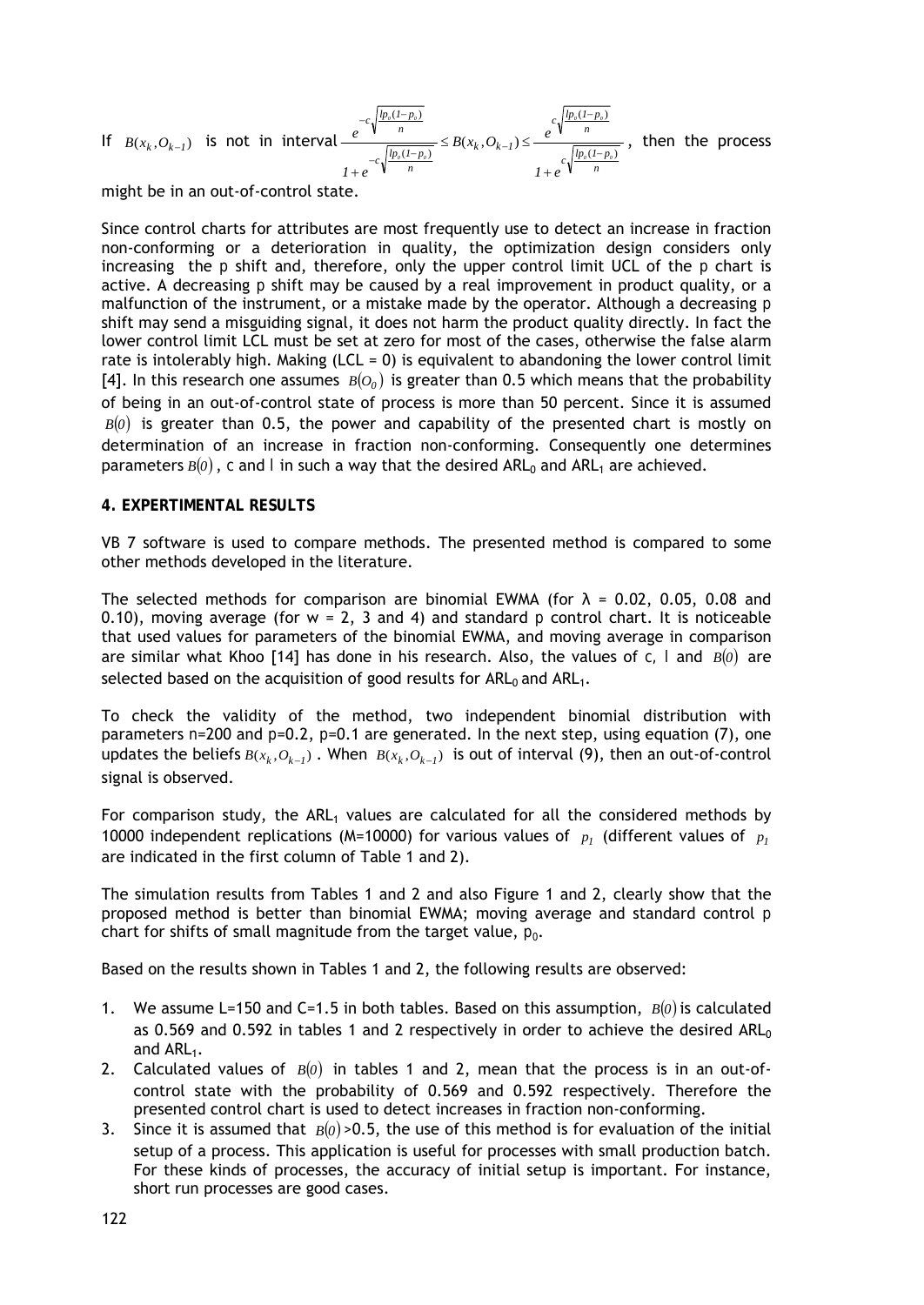4. This method is so effective for control of production process in which recognition of small deviations is important like high-tech processes.

| $P_1$ | <b>Binomial EWMA</b>           |                               |                                |                                 | Moving average |       |         | P<br>chart | Bayesian chart                    |
|-------|--------------------------------|-------------------------------|--------------------------------|---------------------------------|----------------|-------|---------|------------|-----------------------------------|
|       | $\lambda = 0.02$<br>$A=2.1275$ | $\lambda = 0.05$<br>$A=2.652$ | $\lambda = 0.08$<br>$A=2.7650$ | $\lambda = 0.1$<br>$A = 2.8155$ | $W=2$          | $W=3$ | $W = 4$ | $C=3$      | $L = 250 C = 1.5$<br>$B(0)=0.569$ |
| 0.100 | 390.1                          | 585.3                         | 537.7                          | 499.5                           | 496.6          | 549.7 | 556.7   | 302        | 396                               |
| 0.105 | 70.7                           | 93.3                          | 101.9                          | 110.9                           | 213.4          | 208   | 194.7   | 161.6      | 47.8                              |
| 0.110 | 30.1                           | 32                            | 32.7                           | 33.7                            | 92.3           | 77.1  | 64.3    | 84.1       | 22.9                              |
| 0.115 | 18.9                           | 18.1                          | 17.2                           | 17.1                            | 43             | 34.9  | 28.4    | 46.9       | 15.6                              |
| 0.120 | 13.7                           | 12.4                          | 11.5                           | 11.2                            | 23.1           | 17.9  | 14.9    | 27.7       | 11.4                              |
| 0.130 | 8.9                            | 7.8                           | 6.9                            | 6.6                             | 8.3            | 6.7   | 6       | 11.2       | 7.2                               |
| 0.140 | 6.6                            | 5.7                           | 5                              | 4.7                             | 4.3            | 3.7   | 3.5     | 5.6        | 5.4                               |
| 0.150 | 5.3                            | 4.5                           | 3.9                            | 3.7                             | 2.6            | 2.5   | 2.4     | 3.3        | 4.2                               |
| 0.160 | 4.5                            | 3.8                           | 3.3                            | 3.1                             | 1.9            | 1.9   | 1.8     | 2.2        | 3.4                               |

In general, ARL<sub>1</sub> of the Bayesian approach is better than other methods. Therefore, the proposed approach offers an improved performance.

**Table 1: ARL profiles for the** *p* **chart, the moving average, the binomial EWMA and the**  Bayesian chart based on  $p_0$  = 0.10 and  $n$  = 200, M=10000 computed by means of a **simulation.** 

|       | <b>Binomial EWMA</b>           |                                |                                |                                 | Moving average |         |         |       | P chart Bayesian chart            |
|-------|--------------------------------|--------------------------------|--------------------------------|---------------------------------|----------------|---------|---------|-------|-----------------------------------|
| $P_1$ | $\lambda = 0.02$<br>$A=2.1275$ | $\lambda = 0.05$<br>$A=2.6150$ | $\lambda = 0.08$<br>$A=2.7650$ | $\lambda = 0.1$<br>$A = 2.8400$ | $W=2$          | $W = 3$ | $W = 4$ | $C=3$ | $L = 250 C = 1.5$<br>$B(0)=0.592$ |
| 0.200 | 359                            | 496.8                          | 490.6                          | 493.7                           | 475.2          | 460.3   | 418.1   | 284.2 | 389.5                             |
| 0.205 | 100.8                          | 133.4                          | 154.8                          | 169.2                           | 297.4          | 257.3   | 239.4   | 201.8 | 63.2                              |
| 0.210 | 42.8                           | 48.2                           | 53.5                           | 58.1                            | 158.6          | 127.6   | 108.8   | 129   | 30.4                              |
| 0.215 | 26.2                           | 26.4                           | 27                             | 28.6                            | 84             | 63.2    | 51.2    | 82.6  | 20.6                              |
| 0.220 | 18.8                           | 17.7                           | 17.1                           | 17.5                            | 47.9           | 34.8    | 28.4    | 53.5  | 15.3                              |
| 0.230 | 12                             | 10.6                           | 9.9                            | 9.7                             | 18.3           | 13.2    | 11      | 24.4  | 9.8                               |
| 0.240 | 8.9                            | 7.6                            | 6.9                            | 6.7                             | 8.8            | 6.7     | 5.9     | 12.5  | 7.3                               |
| 0.250 | 7.1                            | 6                              | 5.3                            | 5.1                             | 4.9            | 4       | 3.7     | 6.9   | 5.6                               |
| 0.260 | 5.9                            | 4.9                            | 4.4                            | 4.1                             | 3.2            | 2.8     | 2.7     | 4.4   | 4.5                               |

**Table 2. ARL profiles for the** *p* **chart, the moving average, the binomial EWMA and the**  Bayesian chart based on  $p_0$  = 0.20 and  $n$  = 200, M=10000 computed by means of a **simulation.**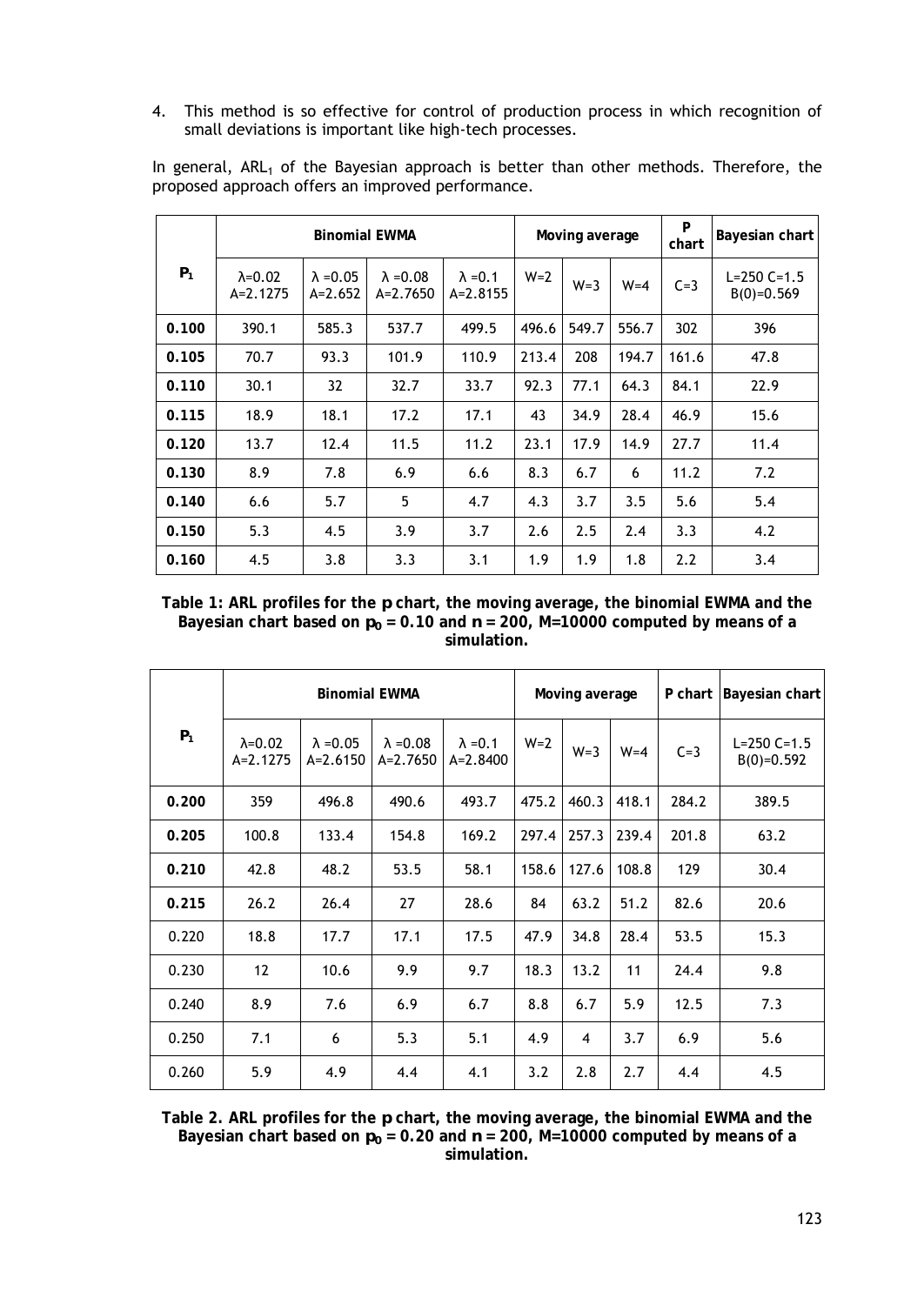

**Figure 1: Comparison between the Binomial EWMA, Moving Average,** *p* **Chart and Bayesianchart for**  $p_0 = 0.1$ 



**(Results of EWMA and MA are the best results gained by Table 1).** 

**Figure 2: Comparison between the Binomial EWMA, Moving Average and Bayesianchart for**  $p_0=0.2$ 

# **5. CONCLUSION**

In this research, Bayesian inference was applied to detect the out-of-control state in attribute control charts and since this approach analyzes data sequentially, it has indicated good performance. It has been found that, generally, the Bayesian *p* charts can improve the effectiveness for detecting shifts in *p* to a substantial degree (especially for small shifts in *p*) without increasing the false alarm rate. Although the cost of running the Bayesian *p* charts is relatively high, the use of these charts can be justified by the significant improvement in performance. In general, the proposed method yields improvement in  $ARL<sub>1</sub>$ for small deviations of the process.

For future research, considering other functions to define beliefs and economic design of parameters of the approach is proposed.

### **6. REFERENCES**

[1] **Vargas, V. Lopes, L. Souza, A.** 2004. Comparative study of the performance of the CuSum and EWMA control charts, Computers & Industrial Engineering, 46, pp 707– 724.

**<sup>(</sup>Results of EWMA and MA are the best results gained by Table 2).**